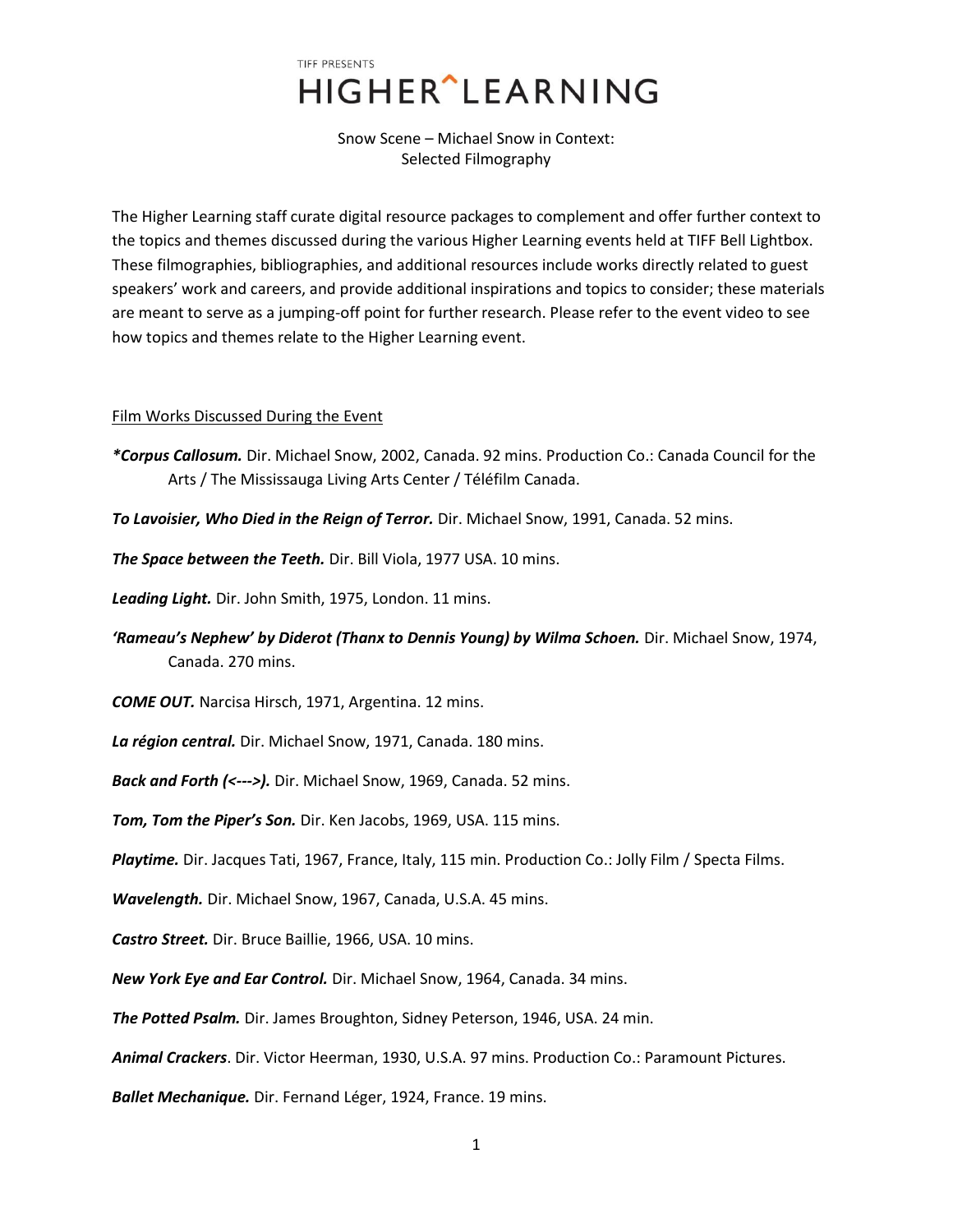## TIFF PRESENTS **HIGHER** LEARNING

Snow Scene – Michael Snow in Context: Selected Filmography

*Entr'acte.* Dir. René Clair, 1924, France. 22 mins.

*Sherlock Jr.* Dir. Buster Keaton, 1924, USA. 45 mins. Production Co.: Buster Keaton Productions.

## Michael Snow Filmography

*Puccini conservato.* Dir. Michael Snow, 2008, Italy, Canada. 10 mins.

**Sshtoorrty.** Dir. Michael Snow, 2005, Canada. 20 mins.

*\*Corpus Callosum.* Dir. Michael Snow, 2002, Canada. 92 mins. Production Co.: Canada Council for the Arts / The Mississauga Living Arts Center / Téléfilm Canada.

*Prelude.* Dir. Michael Snow, 2000, Canada. 6 mins.

*The Living Room.* Dir. Michael Snow, 2000, Canada. 21 mins.

*To Lavoisier, Who Died in the Reign of Terror.* Dir. Michael Snow, 1991, Canada. 52 mins.

*See You Later.* Dir. Michael Snow, 1990, Canada. 18 mins.

*Seated Figures.* Dir. Michael Snow, 1990, Canada. 42 mins.

*So Is This.* Dir. Michael Snow, 1983, Canada. 43 mins.

*Presents.* Dir. Michael Snow, 1981, Canada. 99 mins.

*Breakfast (Table Top Dolly).* Dir. Michael Snow, 1976, Canada. 15 mins.

*Two Sides to Every Story.* Dir. Michael Snow, 1974, Canada. 11 mins.

*'Rameau's Nephew' by Diderot (Thanx to Dennis Young) by Wilma Schoen.* Dir. Michael Snow, 1974, Canada. 270 mins.

*La région central.* Dir. Michael Snow, 1971, Canada. 180 mins.

*Hapax Legomena I: Nostalgia.* Dir. Hollis Frampton, 1971, U.S.A. 36 mins.

*Side Seat Paintings Slides Sound Film.* Dir. Michael Snow, 1970, Canada. 20 mins.

*Back and Forth (<--->).* Dir. Michael Snow, 1969, Canada. 52 mins.

*Dripping Water.* Dir. Michael Snow, 1969, Canada. 12 mins.